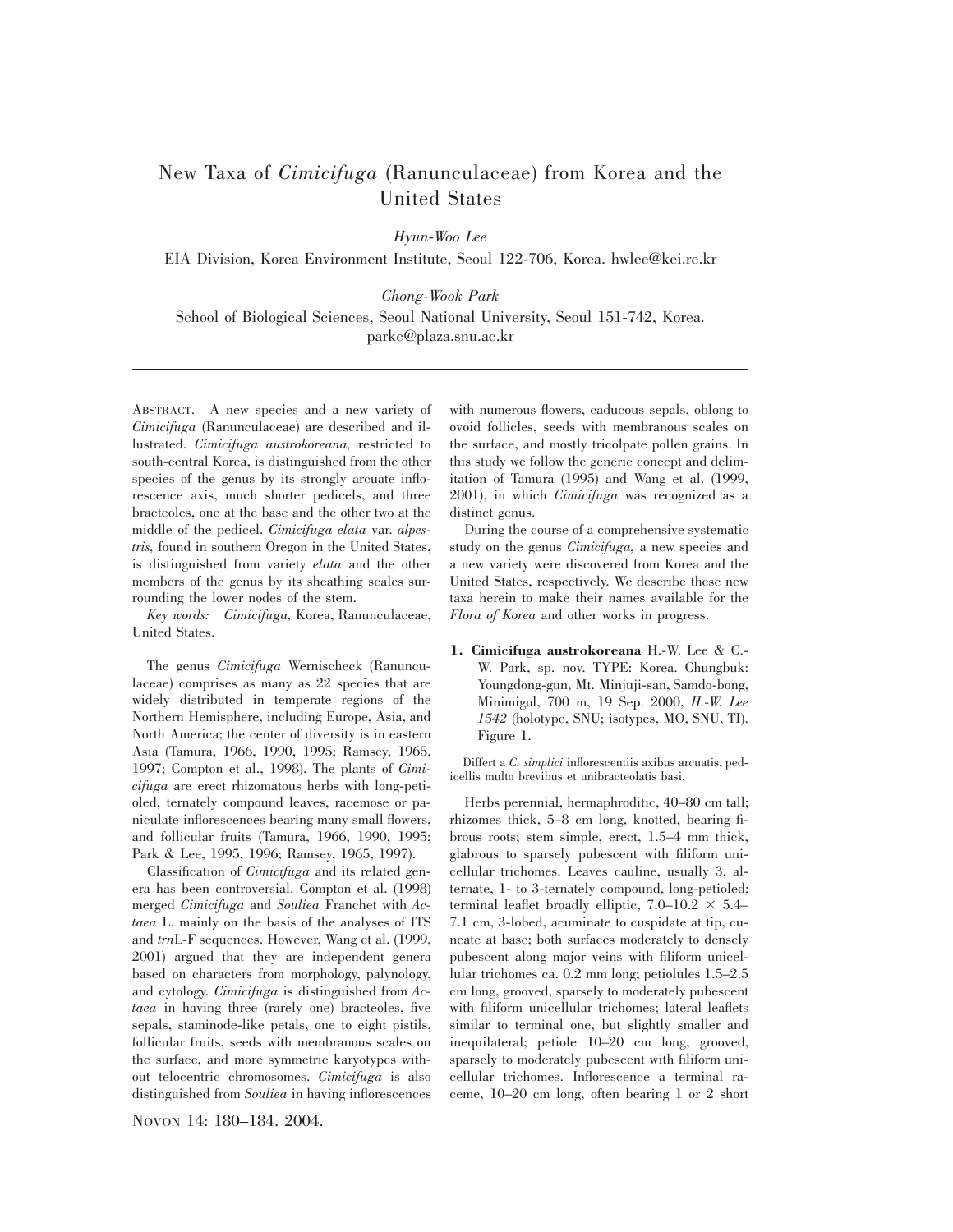

Figure 1. *Cimicifuga austrokoreana* H.-W. Lee & C.-W. Park. —A. Inflorescence and upper leaf. —B. Stem with lower leaf. —C. Petals. —D. Pistils and a pedicel with bracteoles. —E. Follicles. —F. Seed. Scale bars 5 cm (A, B), 5 mm (E), 2 mm (D), 1 mm (C, F). A–D, drawn from the holotype (*Lee 1542,* SNU), and E, F from the paratype (*Oh 1355,* SNU), by H.-W. Lee.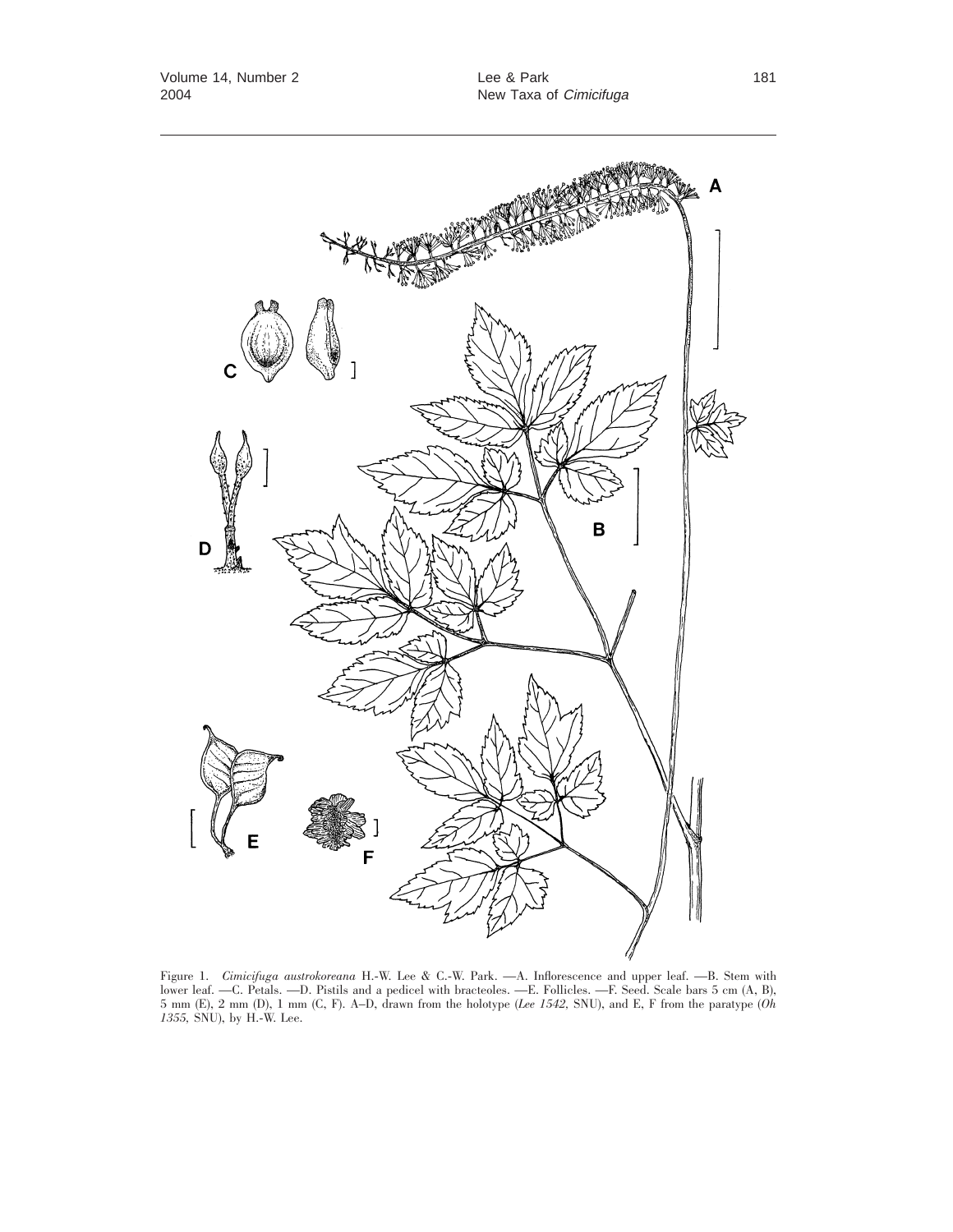lateral branches near base, densely pubescent with saccate unicellular trichomes 0.1–0.2 mm long; inflorescence axis distinctly arcuate; pedicels very short, 1.0–2.5 mm long; bracteoles 3, 1 at base and 2 at middle of pedicel, triangular,  $0.4-0.7 \times 0.3-$ 0.5 mm. Flowers bisexual, actinomorphic, small; sepals 5, petaloid, pale brown, broadly elliptic, concave,  $3.5-4.8 \times 2.8-3.5$  mm; petal 1, broadly elliptic,  $2.0-4.6 \times 1.4-3.3$  mm, bearing 2 small white appendages at tip, short-stipitate, nectariferous at base; stamens 18 to 27; filaments filiform, 5–8 mm long, slightly dilated upward; anthers bilocular, broadly oblong,  $0.6 \times 0.5$  mm, basifixed, latrorsely dehiscent; pistils usually 2, rarely 1 or 3, elliptic to broadly elliptic,  $1-3 \times 0.7-2$  mm, stipitate, sparsely pubescent with saccate unicellular trichomes ca. 0.1 mm long; style 1, slender, uncinate when mature, 0.8–1.7 mm long; stigma 1, minute, appressed to style. Follicles oblong, 5.5–9  $\times$ 4–6 mm, chartaceous, glabrous or sparsely pubescent with saccate unicellular trichomes; stipe 4–6 mm long; seeds 1 to 5 per follicle, elliptic, 2.2–2.6  $\times$  1 mm, winged; wings ca. 1 mm long, chaffy, crenate.

*Distribution.* Restricted to high mountains of south-central Korea; moist, shady places along streamsides and mountain slopes of mixed deciduous forests, alt. 500 to 1000 m.

*Phenology.* Flowering mid-September to October (pers. obs.).

*Cimicifuga austrokoreana* is closely related to *C. simplex* (DC.) Turczaninow, but it clearly differs from the latter species by its strongly arcuate inflorescence axis, much shorter pedicels ca. 1.0–2.5 mm long, and three bracteoles, one at base and the other two at middle of pedicel (Fig. 1); in particular, the inflorescence axis is distinctly and consistently bent downward from the early stage of its development. *Cimicifuga simplex* has an erect, straight inflorescence axis, relatively long pedicels ca. 4–8 mm long, and bracteoles borne at the base of the pedicel.

In addition, the karyotypic study and allozyme analysis showed that *Cimicifuga austrokoreana* is genetically distinct from *C. simplex* (Lee & Park, 1998; Lee et al., 2000). Their karyotypes differ in the position of a secondary constriction on a pair of submetacentric chromosomes (Lee & Park, 1998), and populations of *C. austrokoreana* are distinguished from those of *C. simplex* by their allelic compositions at four loci (*Fe-3, Gdh, Lap,* and *Pgi-2*) and significantly low genetic identity values  $(mean = 0.688)$  (Lee et al., 2000).

*Paratypes.* KOREA. **Chunbuk:** Muju-gun, Mt. Du-

kyu-san, Baekryundam, 19 Sep. 1996, *Lee 771* (SNU). **Chungbuk:** Youngdong-gun, Mt. Minjuji-san, Samdobong, 29 Sep. 1995, *Lee 747, 748* (SNU), 8 Oct. 1995, *Lee 775, 776* (SNU). **Chunnam:** Gurye-gun, Mt. Chiri, Piagol, Sunyugyo, under deciduous forest, 24 Sep. 1990, *Hyun 5012* (SNU); Jilmaejae, 6 July 1995, *Lee 566, 567* (SNU), 18 Sep. 2000, *Lee 1541* (SNU), 30 Sep. 2000, *Lee 1543* (SNU); Simwon, ca. 4 km N of Nogodan, 19 Nov. 1995, *Lee 789, 790* (SNU); betw. Yuam waterfall & Jangteomok, 3 Oct. 1991, *Ryu s.n.* (SNU). **Kyungbuk:** Mt. Chiri, Cheonwang-bong, 5 Aug. 1939, *Col.? 14610* (SNU); Mt. Chiri, without specific locality, Aug. 1912, *Mori 161* (TI); Geumreung-gun, Mt. Hwanghak, near Jikji Temple, 19 Oct. 1993, *Oh 1355* (SNU [2]).

**2. Cimicifuga elata** Nuttall var. **alpestris** H.-W. Lee & C.-W. Park, var. nov. TYPE: U.S.A. Oregon: Jackson Co., Grizzly Peak, ca. 7 km NE of Ashland, partial shade under *Abies concolor,* 1 Sep. 1999, *H.-W. Lee 1516* (holotype, SNU; isotypes, DAV, OSU). Figure 2.

Affinis varietatis *elatae* et specierum affinium sed caulibus prope basin vaginatis ad nodos, foliolis supra pubescentibus in venis et pistillis numero 1–5 variantibus distincta.

Herbs perennial, hermaphroditic, robust, 1.0– 1.6 m tall; rhizomes thick, 5–10 cm long, knotted, bearing fibrous roots; stem simple, erect, 1–1.5 cm thick, pubescent with 2- to 5-celled uniseriate trichomes 0.5–1 mm long, with scales near base; scales sheathing, usually 2, surrounding lower nodes of stem, lance-subulate,  $4-6 \times 1.5-2.5$  cm. Leaves cauline, 3 to 5, alternate, 1- or 2-ternately compound, long-petioled; terminal leaflet broadly ovate to orbicular,  $14-27 \times 11-26$  cm, palmately 5-lobed, acute to acuminate at tip, cordate at base; upper surfaces sparsely pubescent along major veins with multicellular uniseriate trichomes; lower surfaces densely pubescent with multicellular uniseriate trichomes; petiolules 7–14 cm long, grooved, densely pubescent with multicellular uniseriate trichomes; lateral leaflets similar to terminal one, but slightly smaller and inequilateral; petiole 10–17 cm long, grooved, densely pubescent with multicellular uniseriate trichomes. Inflorescence a few-branched terminal panicle, densely pubescent with 1- or 2-celled uniseriate trichomes 0.2–0.4 mm long; inflorescence axis erect; pedicels short, 1–4 mm long; bracteoles 3, at base of pedicel, middle one subulate,  $1.5-4 \times 0.5-1$  mm, 2 lateral ones triangular and smaller. Flowers bisexual, actinomorphic, small; sepals 5, petaloid, pale brown, broadly elliptic, concave, ca.  $3.5 \times 2.5$  mm; petal usually absent, rarely 1, elliptic, ca.  $1 \times 0.5$ mm, bearing small white antheroid appendages at tip, long-stipitate, not nectariferous; stamens 20 to 30; filaments filiform, 3–5 mm long, slightly dilated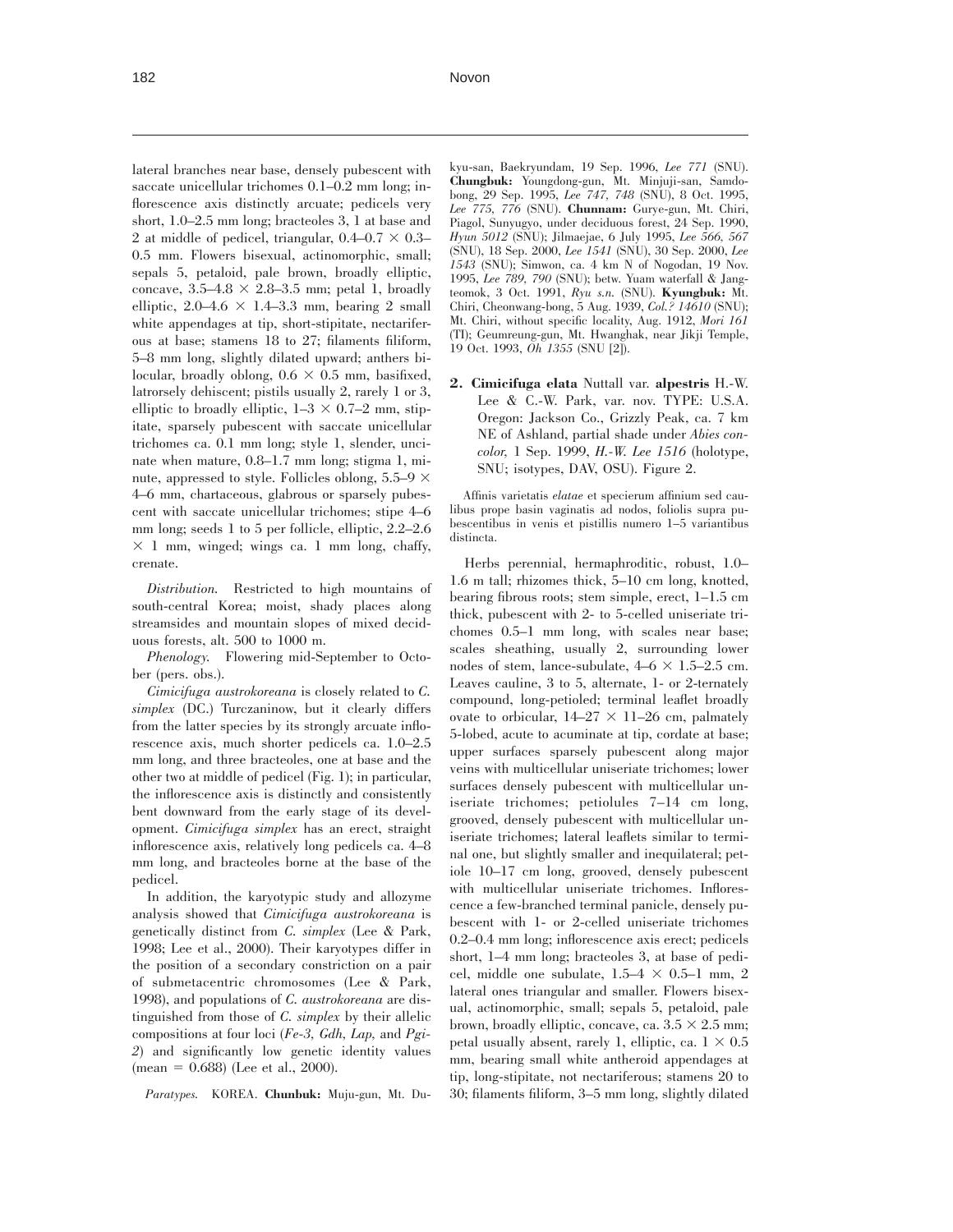

Figure 2. *Cimicifuga elata* var. *alpestris* H.-W. Lee & C.-W. Park. —A. Habit. —B. Stem with sheathing scales. — C. Petal. —D. Pistils and a pedicel with bracteoles. —E. Follicles. —F. Seed. Scale bars 10 cm (A), 5 cm (B), 5 mm (E), 2 mm (D), 1 mm (C, F). A, B, E, F drawn from the holotype (*Lee 1516,* SNU), and C, D from an isotype, by H.- W. Lee.